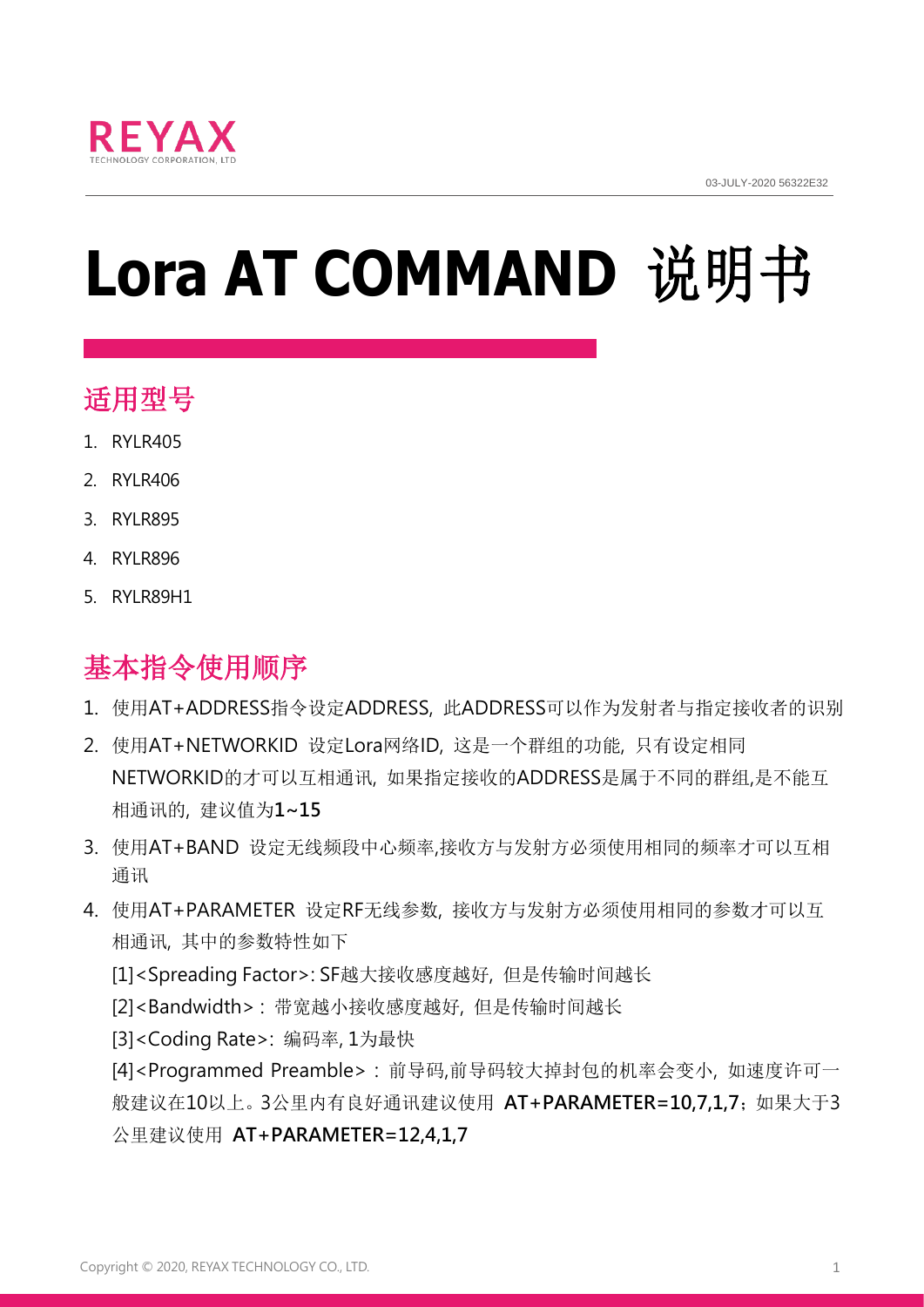5. 使用AT+SEND传送数据到指定Address,传输时间计算可以使用Lora Modem Calculator Tool 计算, Payload部分由于模块内部程序使用需要比实际传输数据长度加上8 Bytes

### AT Command Set

AT Command 最后结尾都需要加入 enter 或 0x0D 0x0A 所有指令必须等到模块回复+OK 后才能继续执行下一个指令

1. AT 测试模块响应

| 命令                  | 回复                    |
|---------------------|-----------------------|
| Λ<br>H <sub>1</sub> | $\bigcap$<br>÷<br>∙∪r |

2. 软件 RESET

| 命令       | 回复     |
|----------|--------|
| AT+RESET | +RESET |
|          | +READY |

3. AT+MODE 设定无线工作模式

| 命令                                                       | 回复        |        |
|----------------------------------------------------------|-----------|--------|
| $AT+MODE = parameter$                                    | $+OK$     |        |
| <parameter>范围0到1<br/>0: 收发模式(默认值)<br/>1:睡眠模式</parameter> |           |        |
| 范例: 设定为睡眠模式:<br>$AT+MODE=1$                              |           |        |
| AT+MODE?                                                 | $+MODE=0$ | '在收发模式 |
| 任何字符串                                                    | $+$ READY | '在睡眠模式 |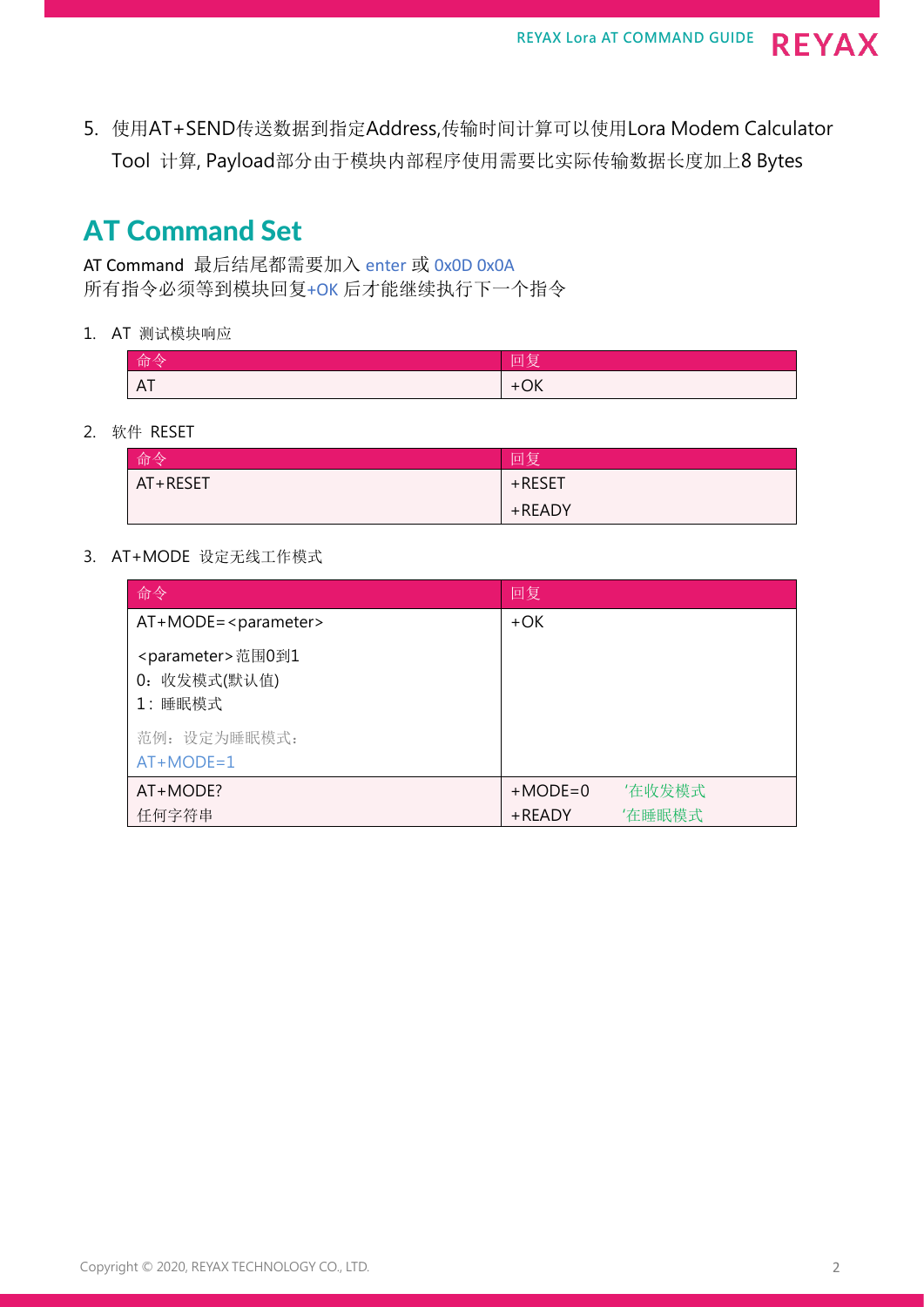#### 4. AT+IPR 设定UART接口Baud Rate

| 命令                           | 回复           |
|------------------------------|--------------|
| $AT+IPR=$                    | $+OK$        |
| <rate>为Baud Rate可设下列:</rate> |              |
| 300                          |              |
| 1200                         |              |
| 4800                         |              |
| 9600                         |              |
| 19200                        |              |
| 28800                        |              |
| 38400                        |              |
| 57600                        |              |
| 115200(默认值)                  |              |
| 范例: 设定为9600:                 |              |
| *设定完成会记忆在EEPROM              |              |
| $AT+IPR=9600$                |              |
| $AT+IPR?$                    | $+$ IPR=9600 |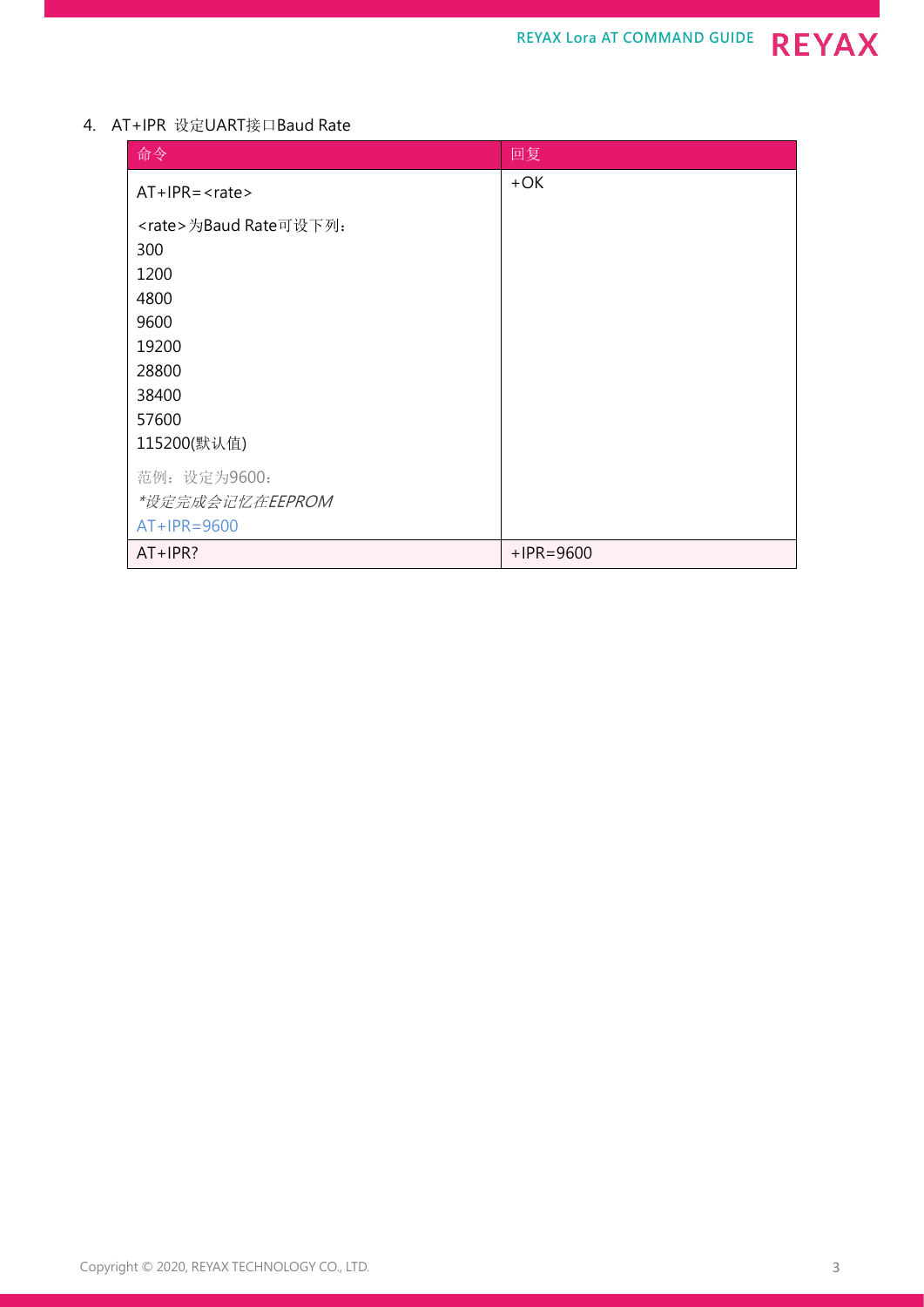#### 5. AT+PARAMETER 设定RF无线参数

| 命令                                                           | 回复                     |
|--------------------------------------------------------------|------------------------|
| AT+PARAMETER= <spreading factor="">,</spreading>             | $+OK$                  |
| <bandwidth>, <coding rate="">,</coding></bandwidth>          |                        |
| <programmed preamble=""></programmed>                        |                        |
| <spreading factor="">可设7~12, (默认值12)</spreading>             |                        |
| <bandwidth>可设0~9个选项,如下列:</bandwidth>                         |                        |
| 0:7.8KHz (不建议,已经超出硬件可能的规格)                                   |                        |
| 1:10.4KHz(不建议,已经超出硬件可能的规格)                                   |                        |
| 2:15.6KHz                                                    |                        |
| 3:20.8 KHz                                                   |                        |
| $4:31.25$ KHz                                                |                        |
| $5:41.7$ KHz                                                 |                        |
| $6:62.5$ KHz                                                 |                        |
| 7:125 KHz (默认值)                                              |                        |
| 8:250 KHz                                                    |                        |
| 9:500 KHz                                                    |                        |
| <coding rate="">可设1~4, (默认值1)</coding>                       |                        |
| <programmed preamble=""> 可设4~7(默认值4)</programmed>            |                        |
| 范例: 设定 <spreading factor="">为7,</spreading>                  |                        |
| <bandwidth>为20.8KHz,<coding rate="">为4,</coding></bandwidth> |                        |
| <programmed preamble="">为5</programmed>                      |                        |
| AT+PARAMETER=7,3,4,5                                         |                        |
| AT+PARAMETER?                                                | $+PARAMETER = 7,3,4,5$ |

#### 6. AT+BAND 设定无线频段中心频率

| 命令                                                                                                                   | 回复                  |
|----------------------------------------------------------------------------------------------------------------------|---------------------|
| $AT + BAND = parameter$                                                                                              | +OK                 |
| <parameter>为无线频段中心频率,单位为Hz<br/>470000000: 470000000Hz(RYLR40x默认值)<br/>915000000: 915000000Hz(RYLR89x默认值)</parameter> |                     |
| 范例: 设定为868500000Hz,                                                                                                  |                     |
| $AT + BAND = 868500000$                                                                                              |                     |
| $AT + BAND?$                                                                                                         | $+BAND = 868500000$ |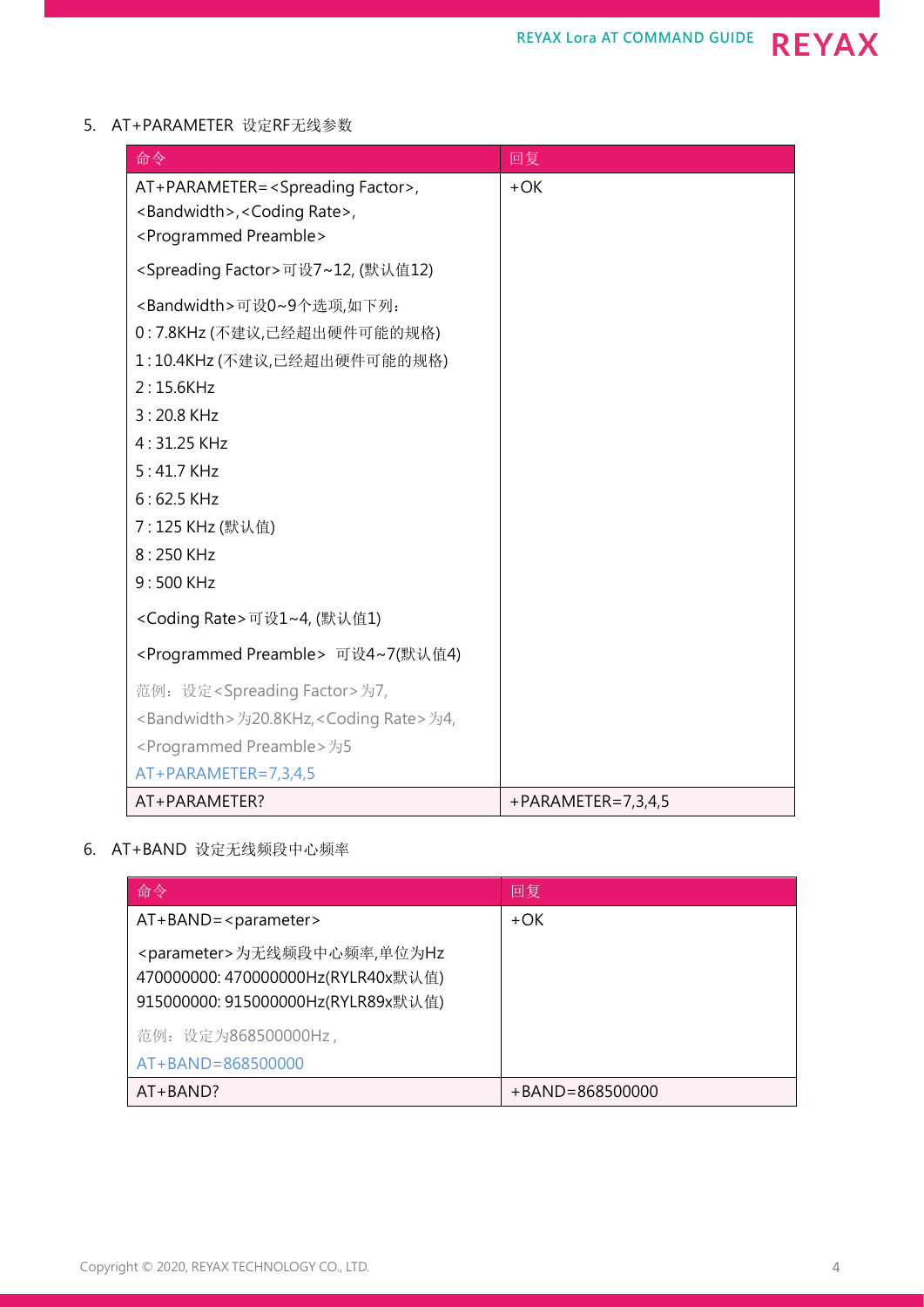#### 7. AT+ADDRESS 设定Lora模块 ADDRESS

| 命令                               | 回复             |
|----------------------------------|----------------|
| AT+ADDRESS= <address></address>  | +OK            |
| <address>=0~65535 出厂为0</address> |                |
| 范例: 设定模块Address ID为120,          |                |
| *设定完成会记忆在EEPROM                  |                |
| $AT+ADDRESS=120$                 |                |
| AT+ADDRESS?                      | $+ADDRESS=120$ |

#### 8. AT+NETWORKID 设定网络ID

| 命令                                                                                          | 回复            |
|---------------------------------------------------------------------------------------------|---------------|
| AT+NETWORKID= <network id=""><br/><network id="">0~16 出厂为0</network></network>              | +OK           |
| 范例: 设定Network ID编号为6,<br>*设定完成会记忆在EEPROM<br>*0为Lora公用ID,不建议使用0来分隔NETWORK.<br>AT+NETWORKID=6 |               |
| AT+NETWORKID?                                                                               | $+$ NETWORK=6 |

#### 9. AT+CPIN 设定网域AES128密码

| 命令                                                                                                 | 回复                                     |
|----------------------------------------------------------------------------------------------------|----------------------------------------|
| $AT+CPIN=<$ Password>                                                                              | +OK                                    |
| <password>为32个字符长度AES128密码,<br/>由000000000000000000000000000000001到<br/>密码相同时才能解出正确的讯息,</password> |                                        |
| RESET后密码会消失                                                                                        |                                        |
| 范例: 设定密码为<br>FABC0002EEDCAA90FABC0002EEDCAA90<br>AT+CPIN=FABC0002EEDCAA90FABC0002EEDCAA90          |                                        |
| $AT+CPIN?$                                                                                         | +CPIN=FABC0002EEDCAA90FABC0002EEDCAA90 |
|                                                                                                    | 'Default value<br>+CPIN=No Password!   |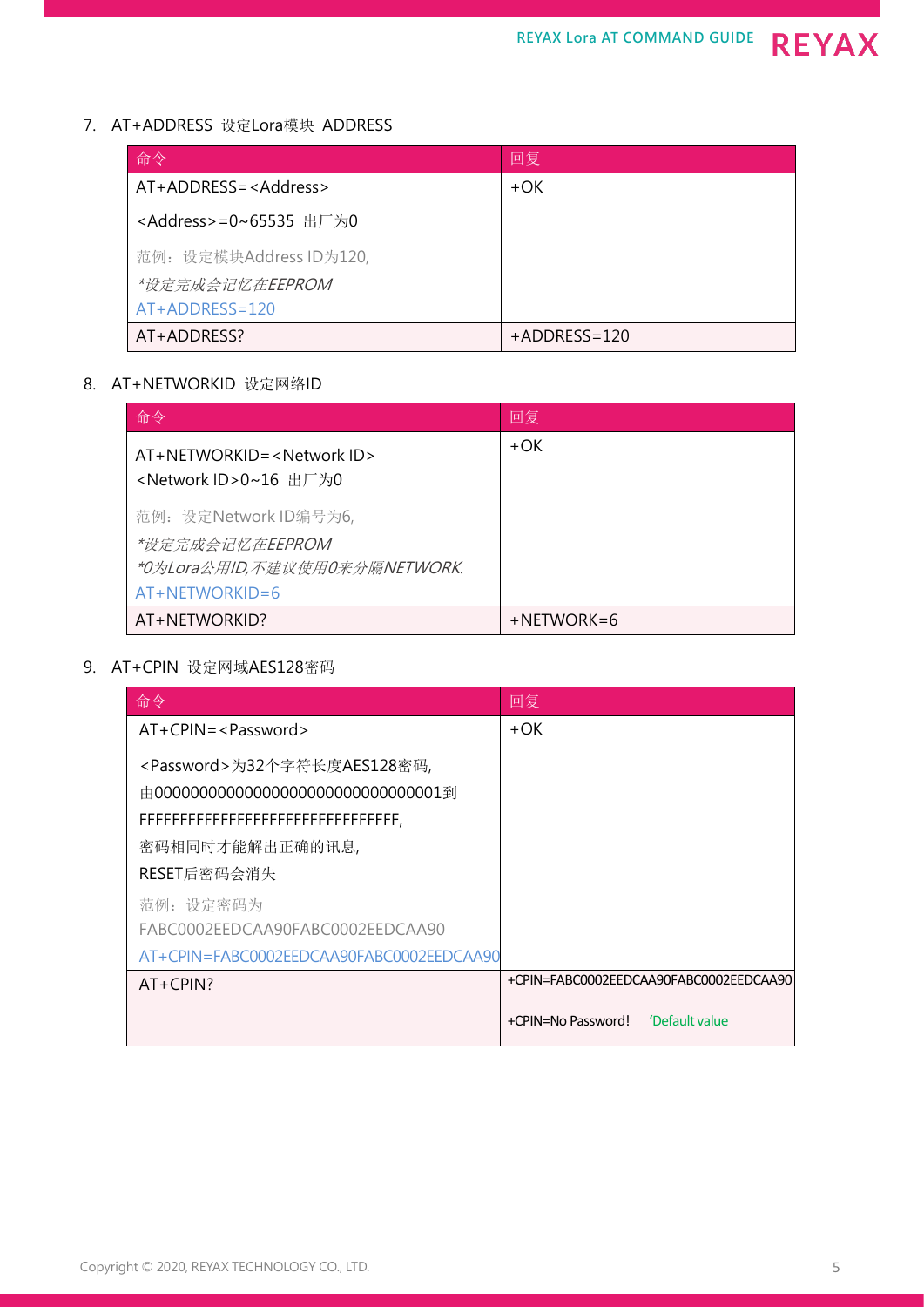10. AT+CRFOP 设定Lora模块发射功率

| 命令                                          | 回复           |
|---------------------------------------------|--------------|
| $AT+CRFOP = $                               | $+OK$        |
| <power>范围0到15 dBm<br/>15:15dBm(默认值)</power> |              |
| 14: 14dBm                                   |              |
|                                             |              |
| 01: 1dBm<br>00: 0dBm                        |              |
| 范例: 设定发射功率为10dBm,                           |              |
| $AT+CRFOP=10$                               |              |
| AT+CRFOP?                                   | $+$ CRFOP=10 |

11. AT+SEND 使用Command Mode传送数据到指定Address

| 命令                                                                       | 回复                  |
|--------------------------------------------------------------------------|---------------------|
| AT+SEND= <address>,<payload length="">,<data></data></payload></address> | $+OK$               |
| <address>0~65535,当等于0时代表传输到全部模块 </address>                               |                     |
| <payload length="">数据长度,最多240bytes</payload>                             |                     |
| <data>ASCII格式数据</data>                                                   |                     |
| 范例: 传送HELLO到Address为50的模块,                                               |                     |
| $AT+SEND=50,5, HELLO$                                                    |                     |
| 查询上一笔传送数据                                                                | $+$ SEND=50,5,HELLO |
| $AT+SEND?$                                                               |                     |

12. +RCV 主动提示收到数据

| 命令                                                                                   | 回复 |
|--------------------------------------------------------------------------------------|----|
| +RCV= <address>,<length>,<data>,<rssi>,<snr>,</snr></rssi></data></length></address> |    |
| <address>发射模块Address ID</address>                                                    |    |
| <length> 数据长度</length>                                                               |    |
| <data> ASCII格式数据</data>                                                              |    |
| <rssi> 接收信号强度</rssi>                                                                 |    |
| <snr> 信噪比</snr>                                                                      |    |
| 范例: 收到来自ID Address为50模块传送5 bytes内容为HELLO的数据,信号强度为-99dBm,                             |    |
| $+$ RCV = 50,5, HELLO, -99,40                                                        |    |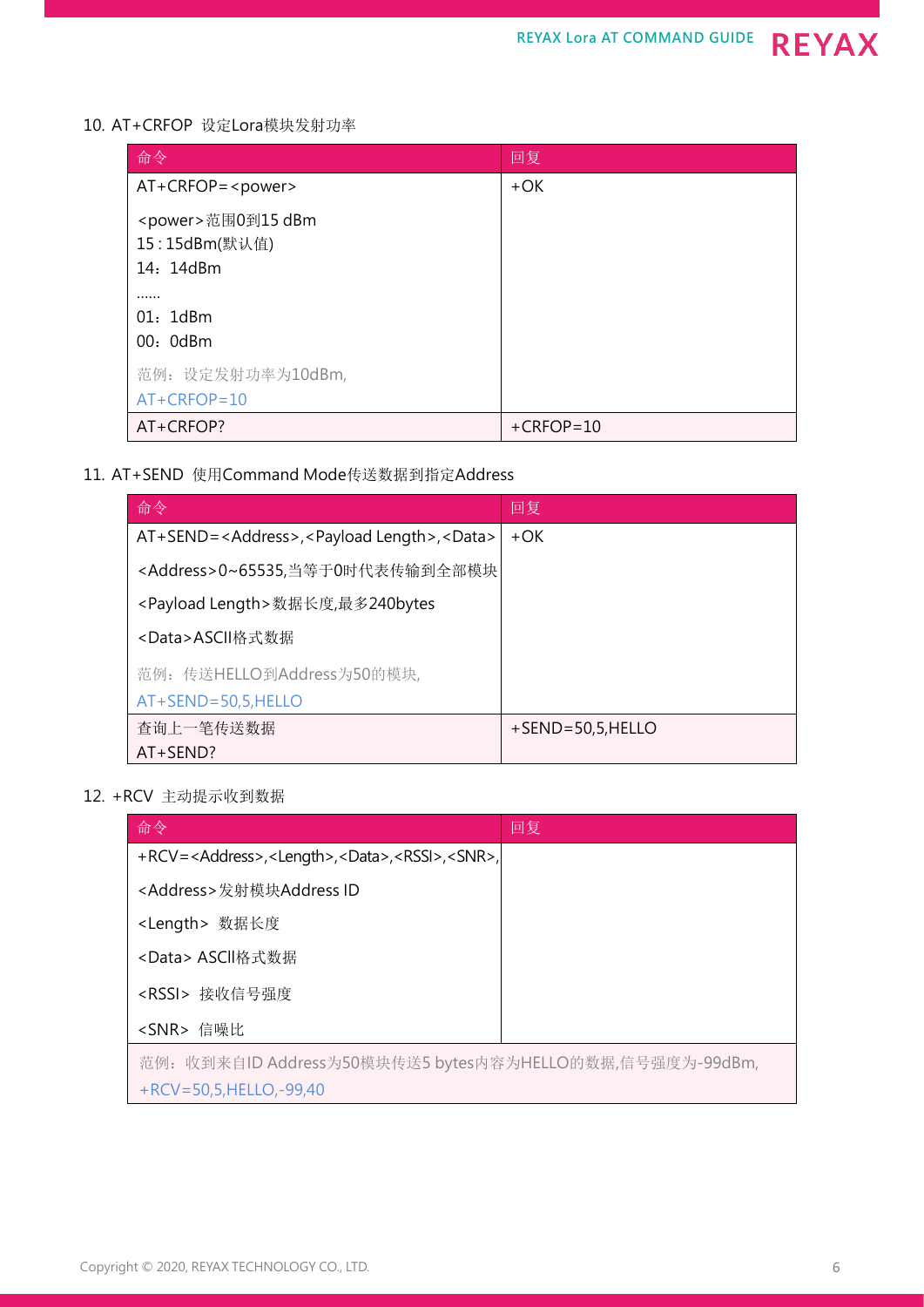#### 13. AT+VER? 读取软件版本信息

| 命令      | 回复                              |
|---------|---------------------------------|
| AT+VER? | $+VER = RYLR406_Vx.x.(RYLR40x)$ |
|         | $+VER = RYLR89C_Vx.x.(RYLR89x)$ |

#### 14. AT+UID? 读取模块独有的序号

| 命令                 | 回复                            |
|--------------------|-------------------------------|
| $AT+UID?$          | +UID=164738323135383200100025 |
| 12 Bytes Unique ID |                               |

#### 15. AT+FACTORY 设定模块成为出厂模式

| 命令                   | 回复       |
|----------------------|----------|
| AT+FACTORY           | +FACTORY |
| 出厂默认值为:              |          |
| BAND: 915MHz         |          |
| UART: 115200         |          |
| Spreading Factor: 12 |          |
| Bandwidth: 125kHz    |          |
| Coding Rate: 1       |          |
| Preamble Length: 4   |          |
| Address: 0           |          |
| Network ID: 0        |          |
| CRFOP: 15            |          |